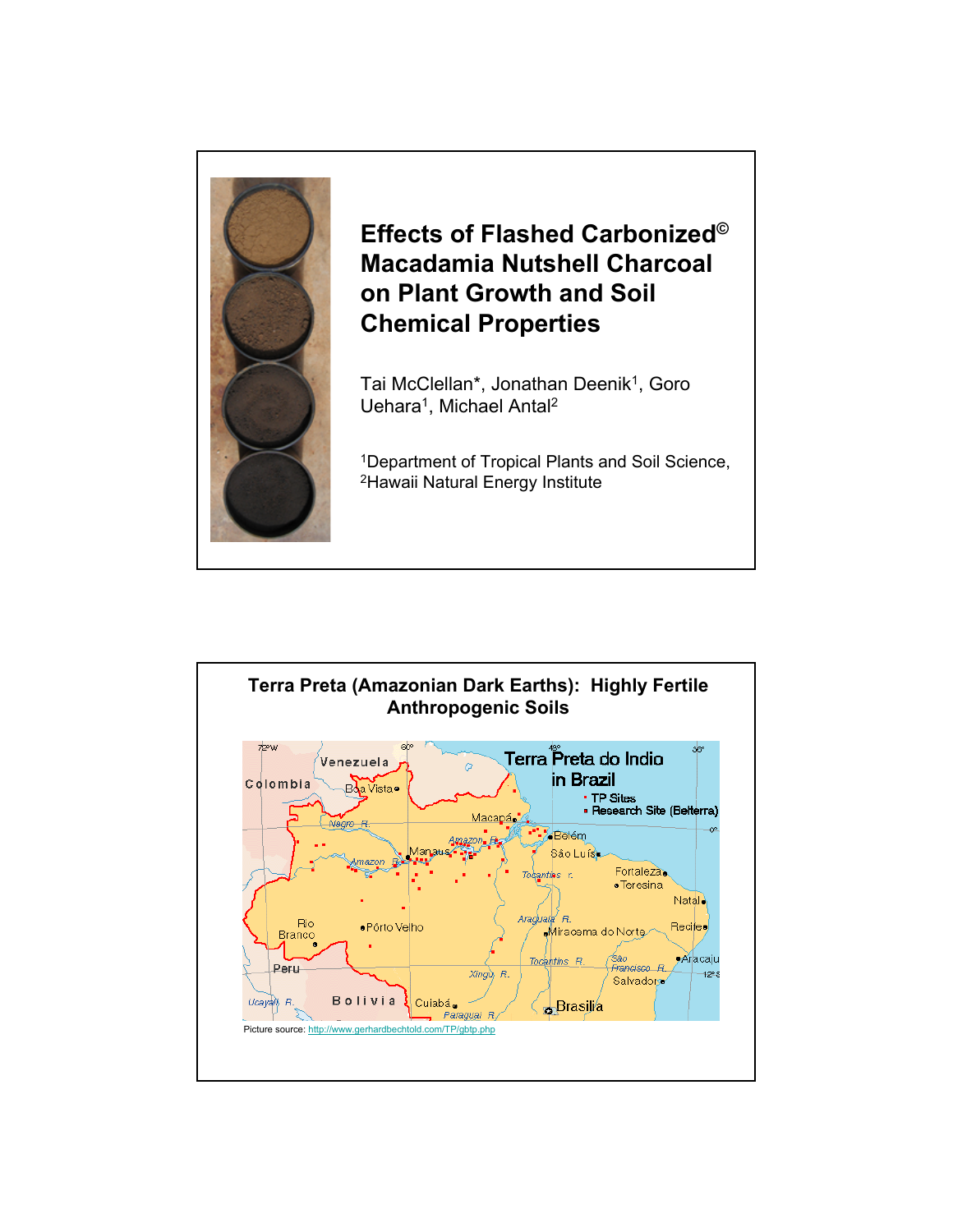

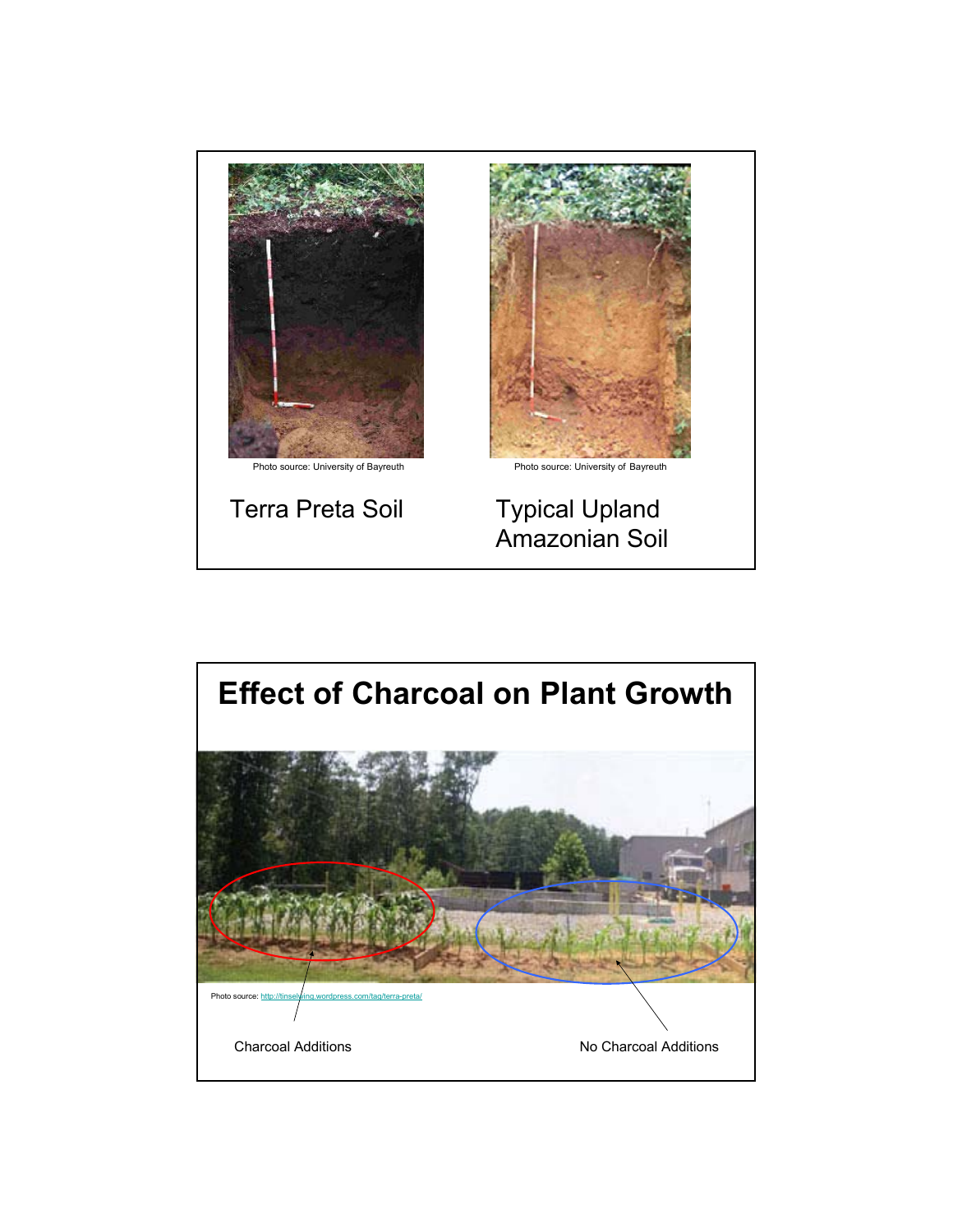

## Objective:

To demonstrate the effectiveness of charcoal additions on plant growth in two Hawaiian soils



Flash Carbonized© Charcoal

Hawaii Natural Energy Institute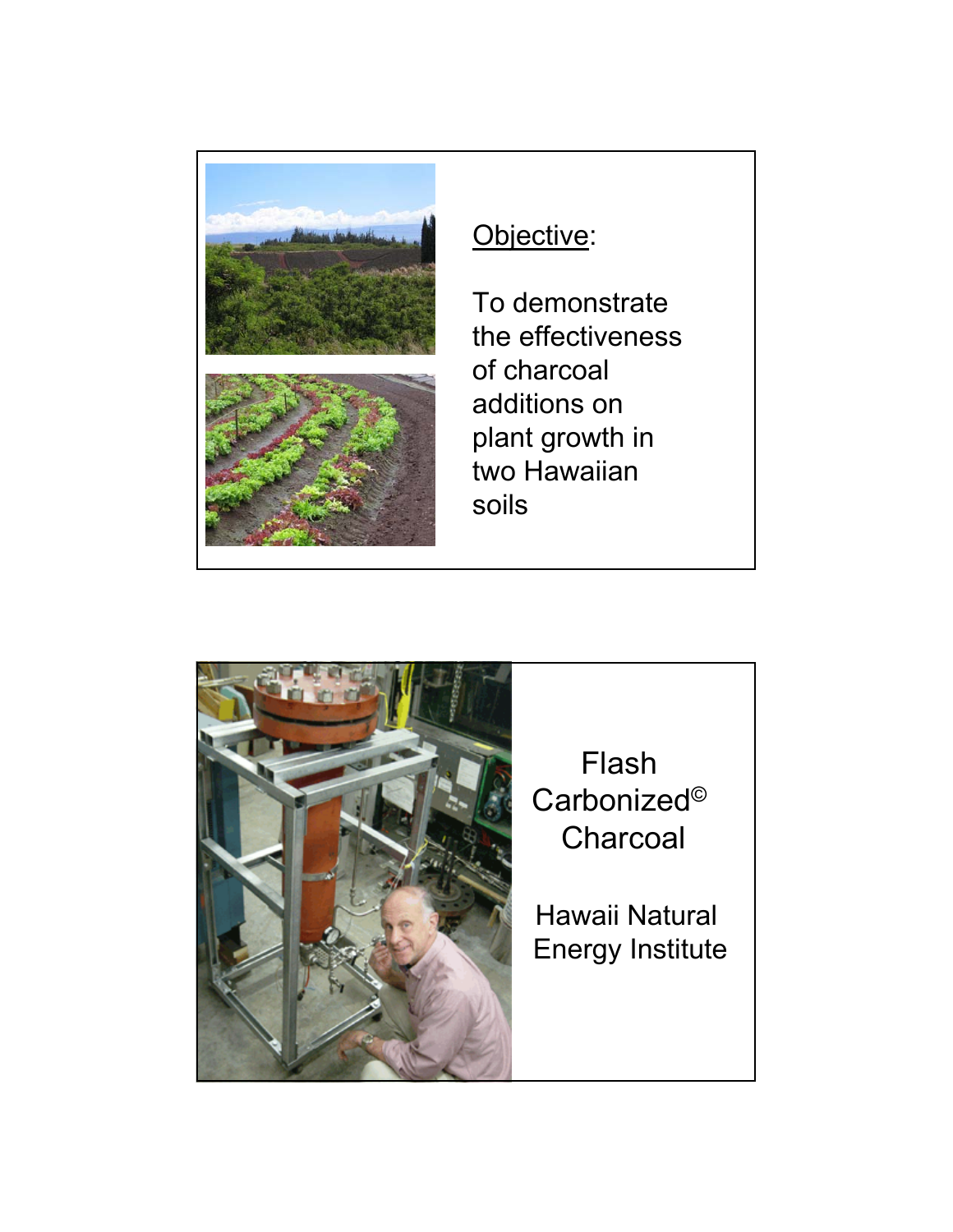

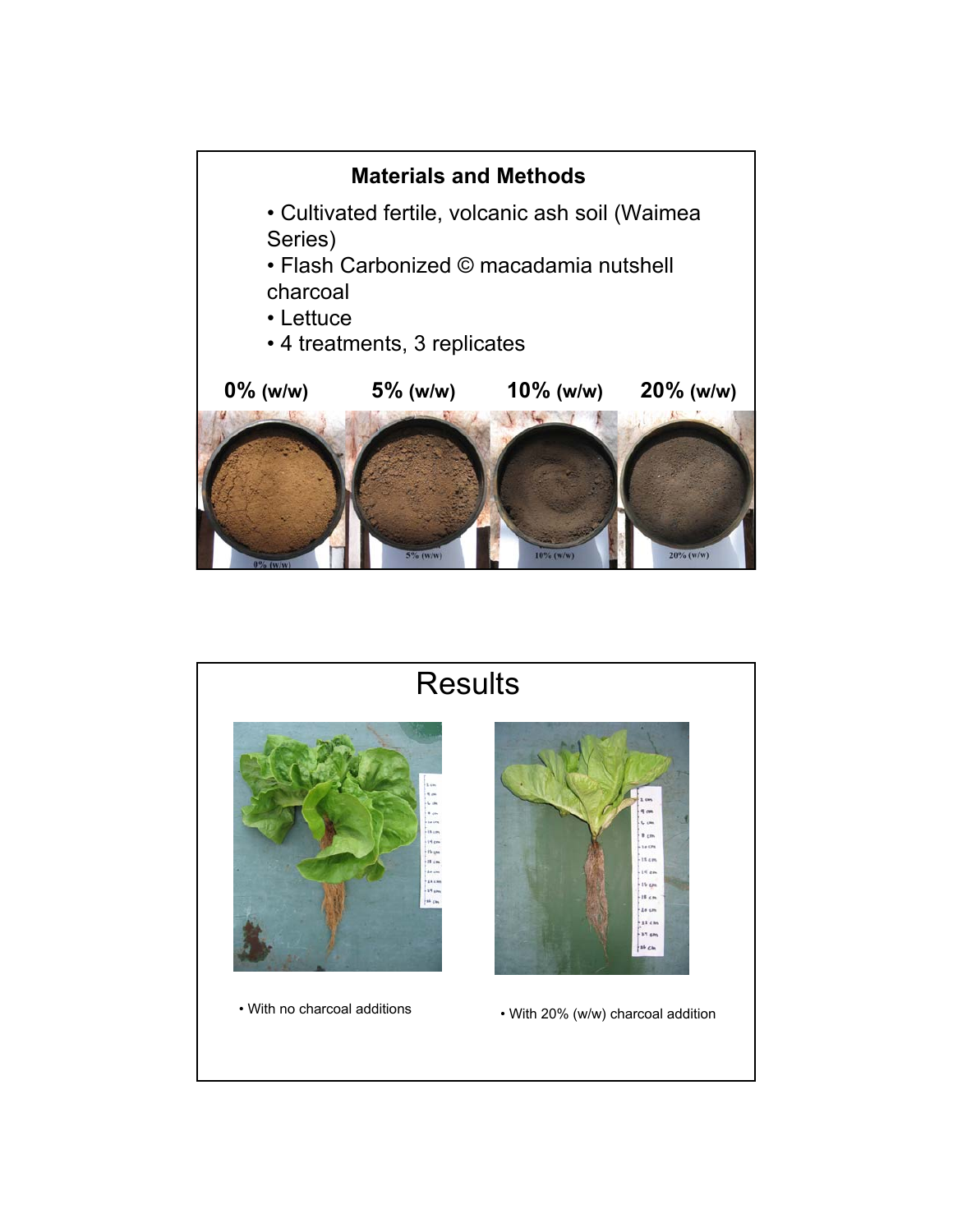

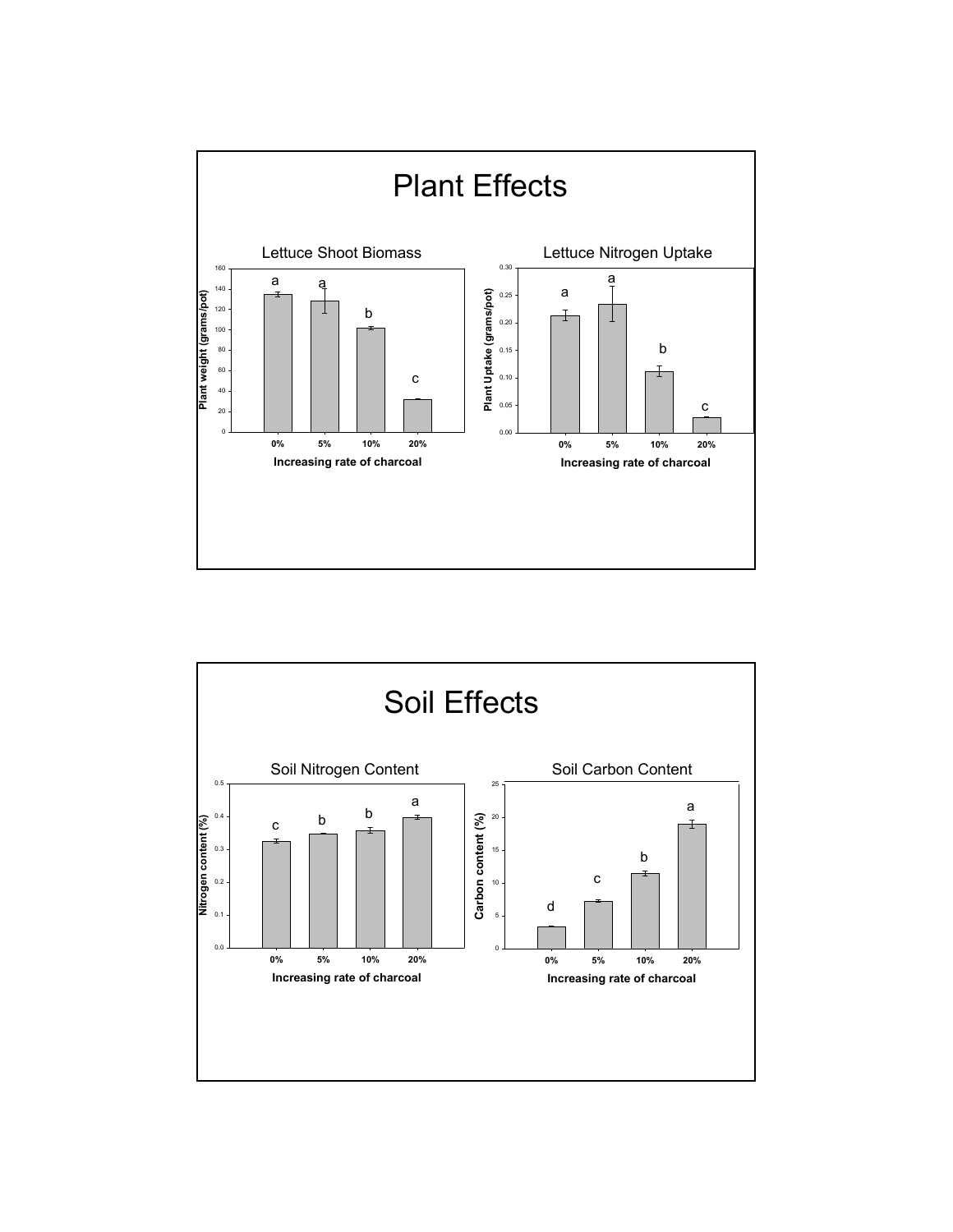

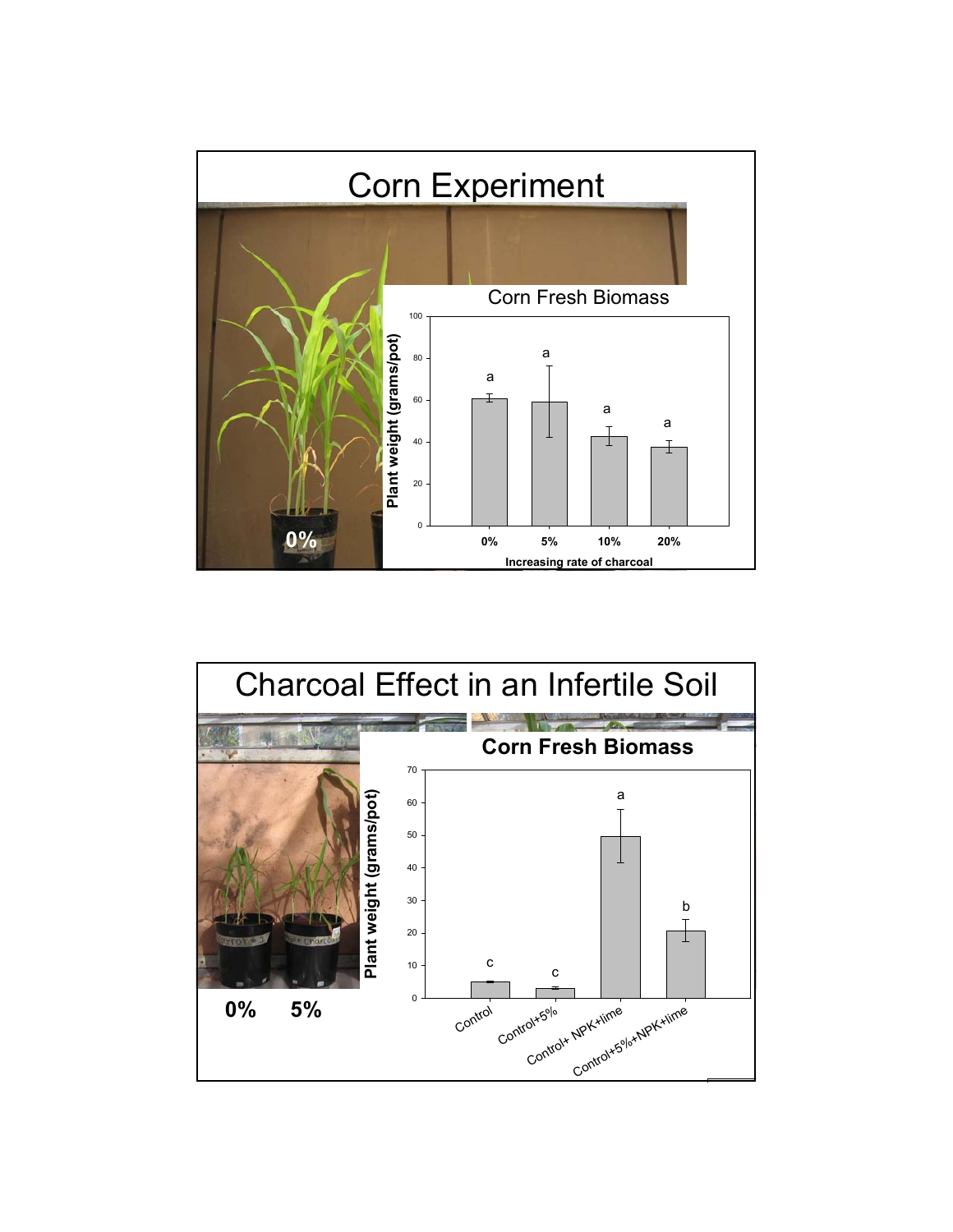

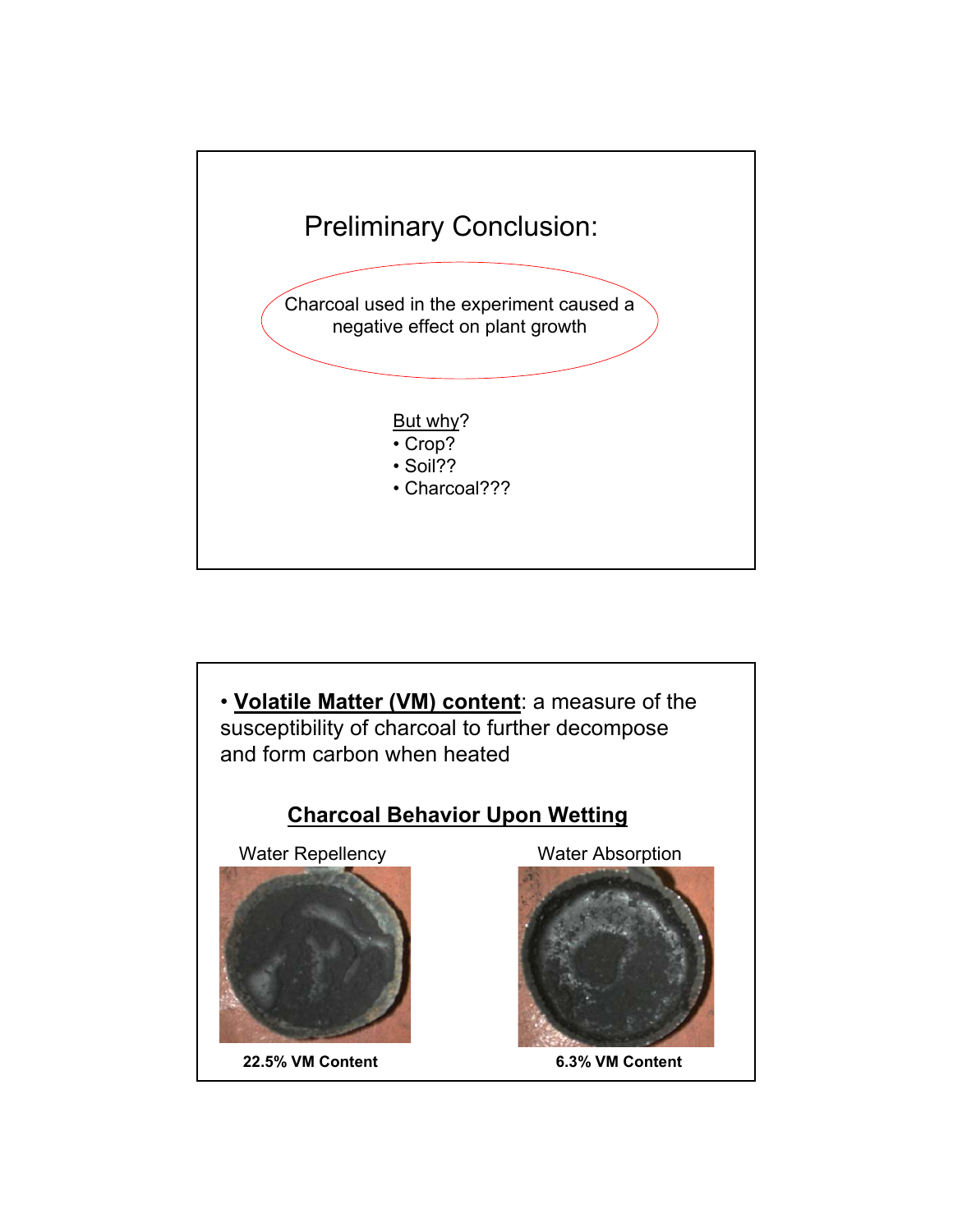![](_page_7_Picture_0.jpeg)

![](_page_7_Picture_1.jpeg)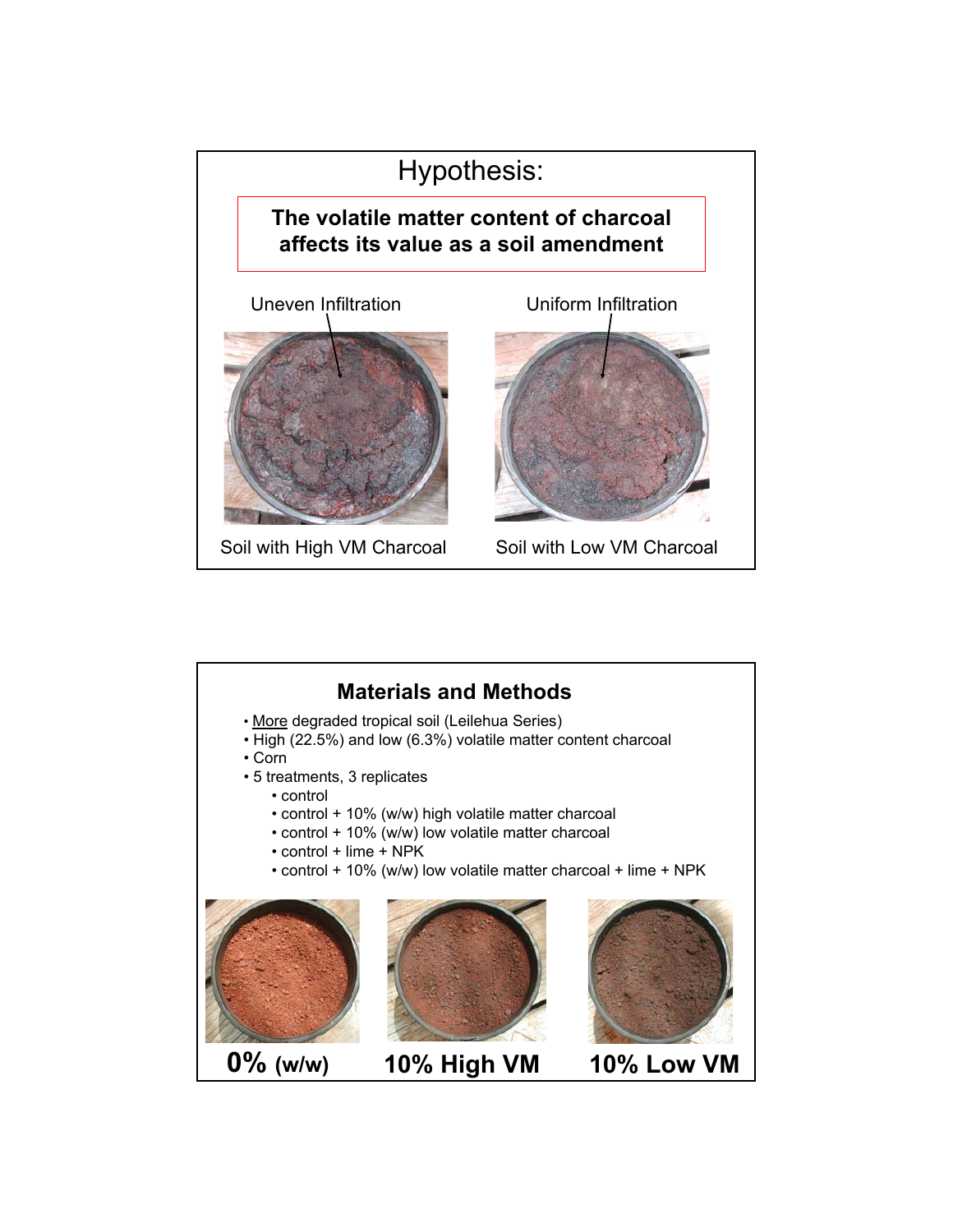![](_page_8_Picture_0.jpeg)

![](_page_8_Picture_1.jpeg)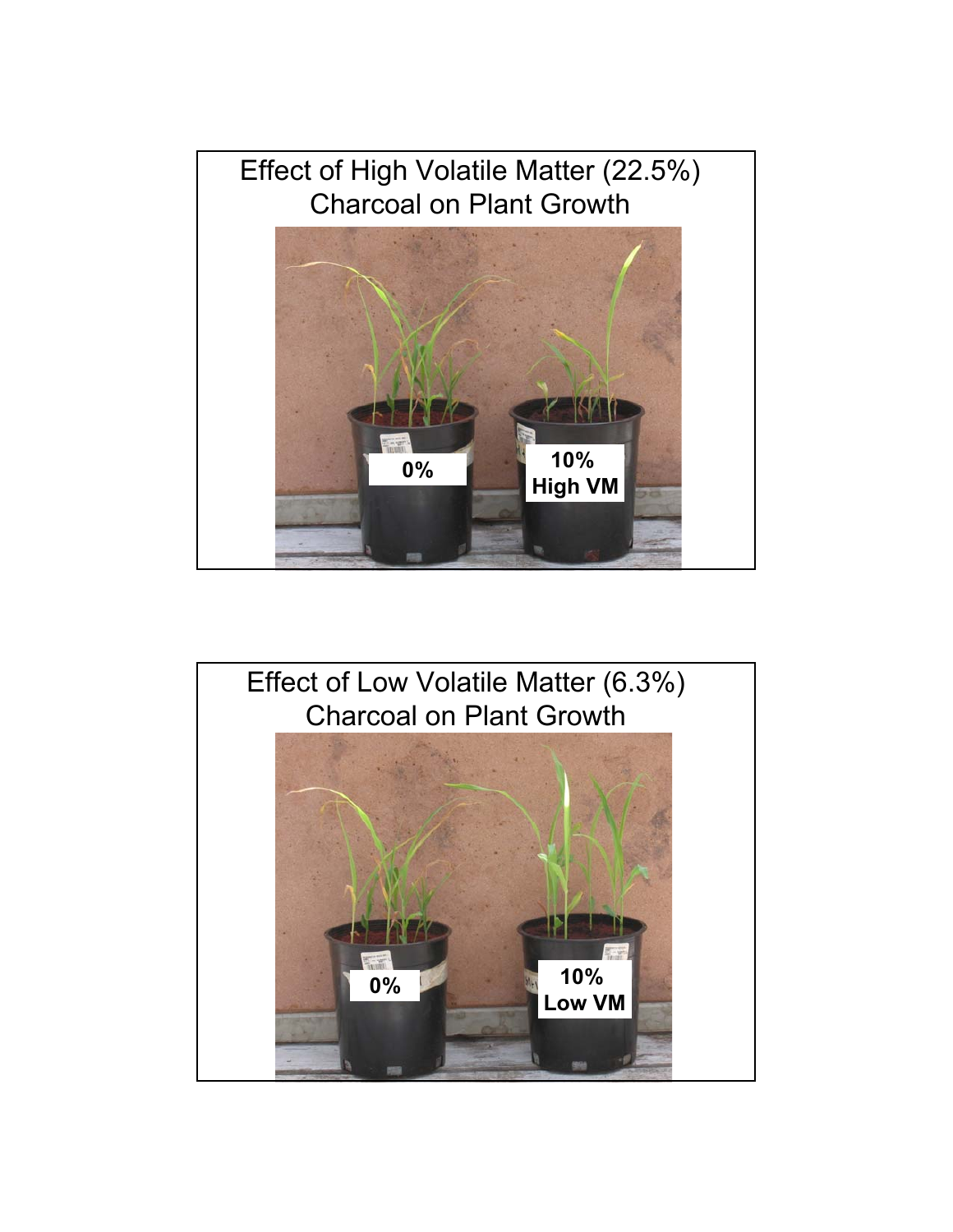![](_page_9_Picture_0.jpeg)

![](_page_9_Picture_1.jpeg)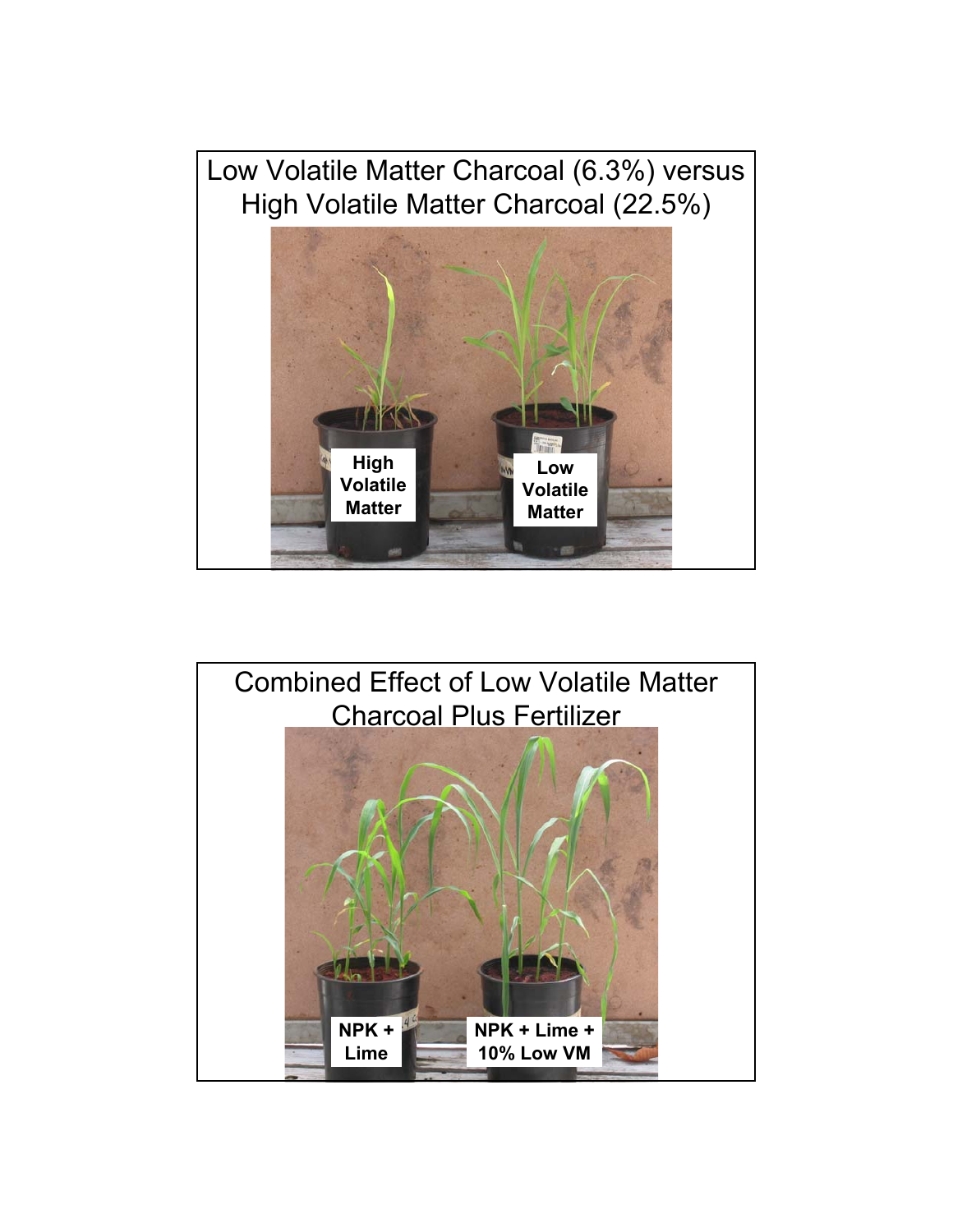![](_page_10_Figure_0.jpeg)

![](_page_10_Figure_1.jpeg)